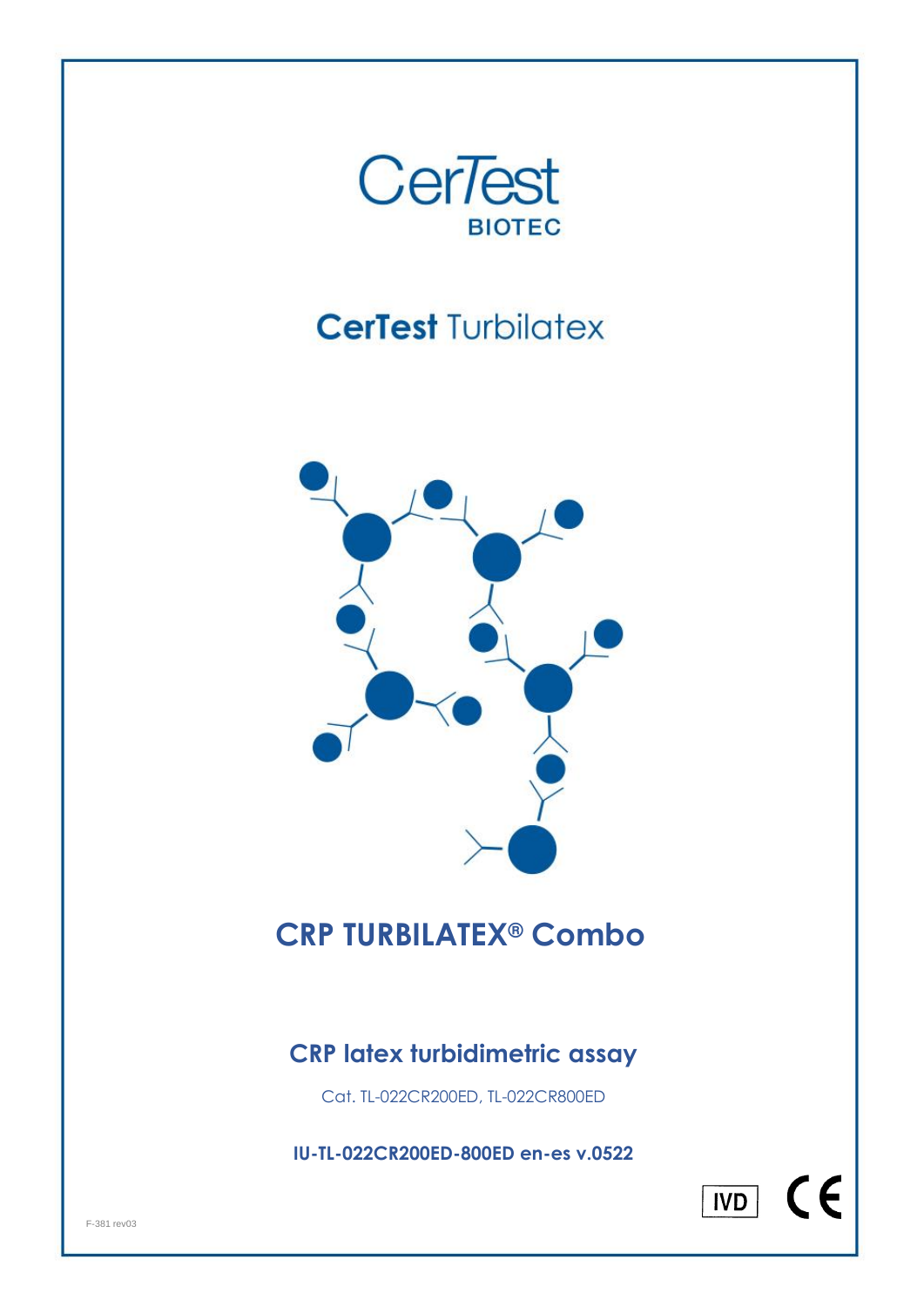#### **ENGLISH**

#### INTENDED USE

CRP Turbilatex® is a latex turbidimetric assay **only for the quantitative detection of C-reactive protein in human serum samples** (not to be used for body fluid as whole blood or plasma).

This assay is indicated to evaluate the amount of C-reactive protein in serum samples.

This assay is simple and widely applicable. This product is optimized for several automated analyser. For professional *in vitro* diagnostic use only.

#### **SYNTHESIS**

C-reactive protein (CRP) is involved in innate immunity as the first defense system against infections. C-reactive protein (CRP) is a suitable marker of the inflammation process due to its long half-life, its independence of age, its long stability, and the availability of a wide number of diagnostic methods. C-reactive protein (CRP) is the best known of the acute phase proteins, a group of proteins whose concentration in blood increases in response to inflammatory diseases (acute phase response).

CRP is found in the blood of healthy persons usually in low concentrations (< 5 mg/L). In acute inflammatory processes caused by bacterial infections, postoperative processes or tissue injury, CRP increases up to 500 mg/L after 6 hours and peaks after 48 hours.

CRP determination is a useful test for the detection of acute infections as well as the monitoring of inflammatory processes, such as acute rheumatic diseases and gastrointestinal diseases. The determination of CRP has more advantages than erythrocyte sedimentation rate (ESR) and leukocyte count. It is more sensitive; the rise occurs earlier, and concentrations decrease more rapidly to baseline values after healing.

#### PRINCIPLE

CRP Turbilatex® is based on the principle of a quantitative immunoturbidimetric assay for the quantitative detection of C-Reactive Protein from serum samples.

The intended use of the test is **exclusively to determine the amount of C-Reactive Protein in serum samples.**

CRP Turbilatex® is based on agglutination reactions. These involve *in vitro* aggregation of microscopic latex particles. This aggregation consists in the specific reaction between antigen and antibodies. Polystyrene latex particles are coated with specific IgG antibodies against CRP. The sample is mixed with a suspension containing anti-CRP antibodies bound to latex particles, if CRP is present in the sample, it will react and form an aggregate. If no antigen is present in the sample the mixture will keep its appearance as a smooth suspension. Such turbidity is measured as an increase in absorbance at determinate wavelength and is proportional to the quantity of CRP contained in the sample.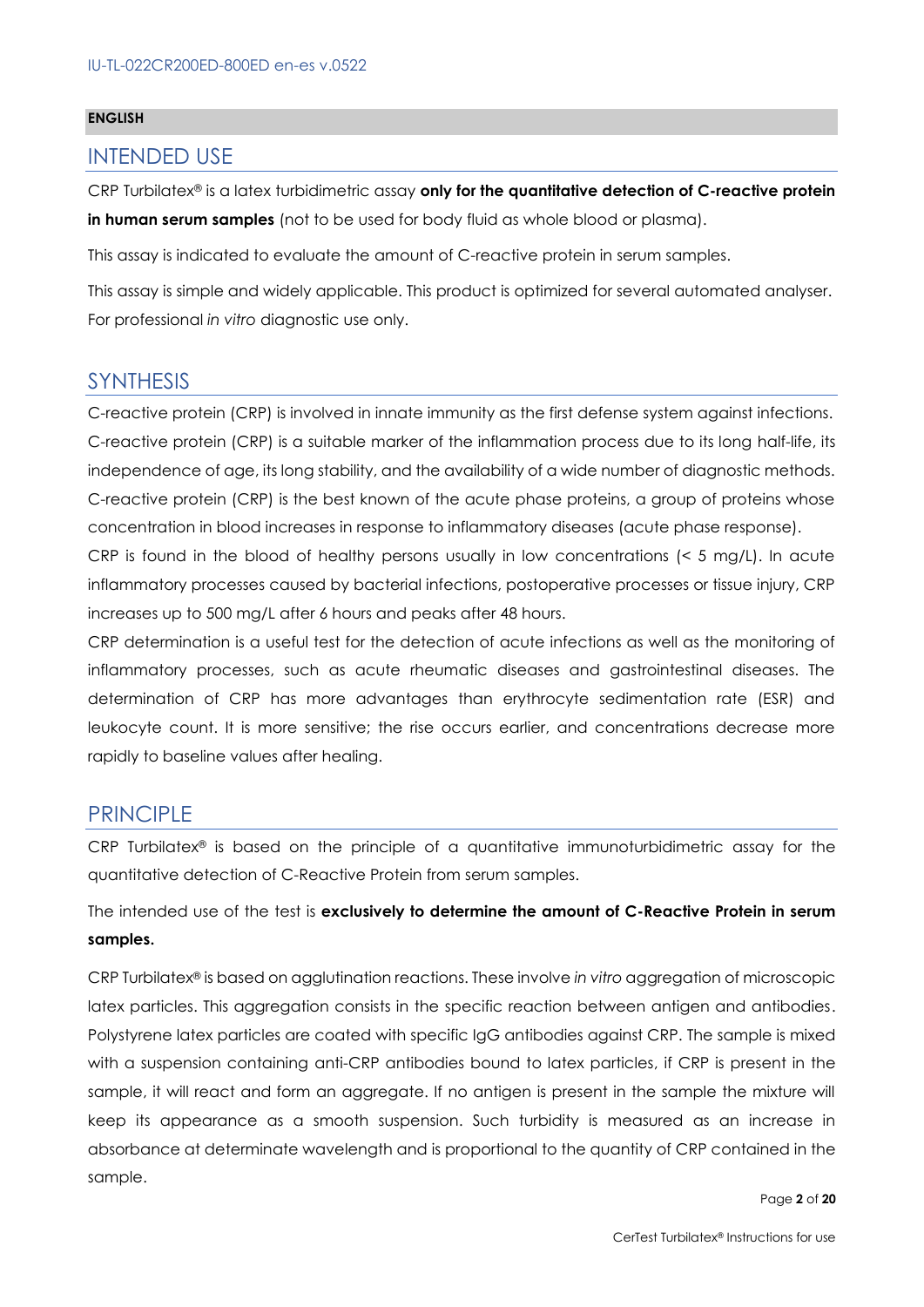#### **PRECAUTIONS**

- For professional *in vitro* diagnostic use only.
- The product is intended for use by qualified and trained clinical laboratory personnel specifically instructed and trained in Turbidimetric technique, autoanalyzer use and *in vitro* diagnostic procedures.
- The analyser should be ready before performing any assay.
- Read the instructions for use carefully before use the kit.
- Do not use after expiration date.
- Do not use the reagents if pack is damaged or opened.
- Components provided in the kit are approved for use in CRP Turbilatex®. Do not mix or use with components from other product kit or lots. Do not use with other commercial kit components (from another supplier).
- Follow Good Laboratory Practices, wear protective clothing, use disposal gloves, googles and mask. Do not eat, drink, or smoke in the working area.
- All the specimens should be considered potentially hazardous as well as all the materials that have been exposed to the samples and they must be handled according to the local or national safety regulations. Must be handled in the same manner as an infectious agent. Use proper infection control practices. These practices should include, but are not limited to, personal protective equipment (PPE), such as laboratory coat, surgical or appropriate mask, or face shield, disposable gloves, and eye protection. Take necessary precautions during the collection, transport, storage, handling, and disposal of the samples.
- The solutions should be discarded in a proper container after testing following local regulations.

## STORAGE AND STABILITY

Kit components must be stored at refrigerated temperature (2-8ºC). Do not freeze.

Reagents are stable up to the expiration date printed on the label, always considering that reagent containers must be properly closed to avoid any contamination, kept away from the sunlight, and conserved at 2-8ºC.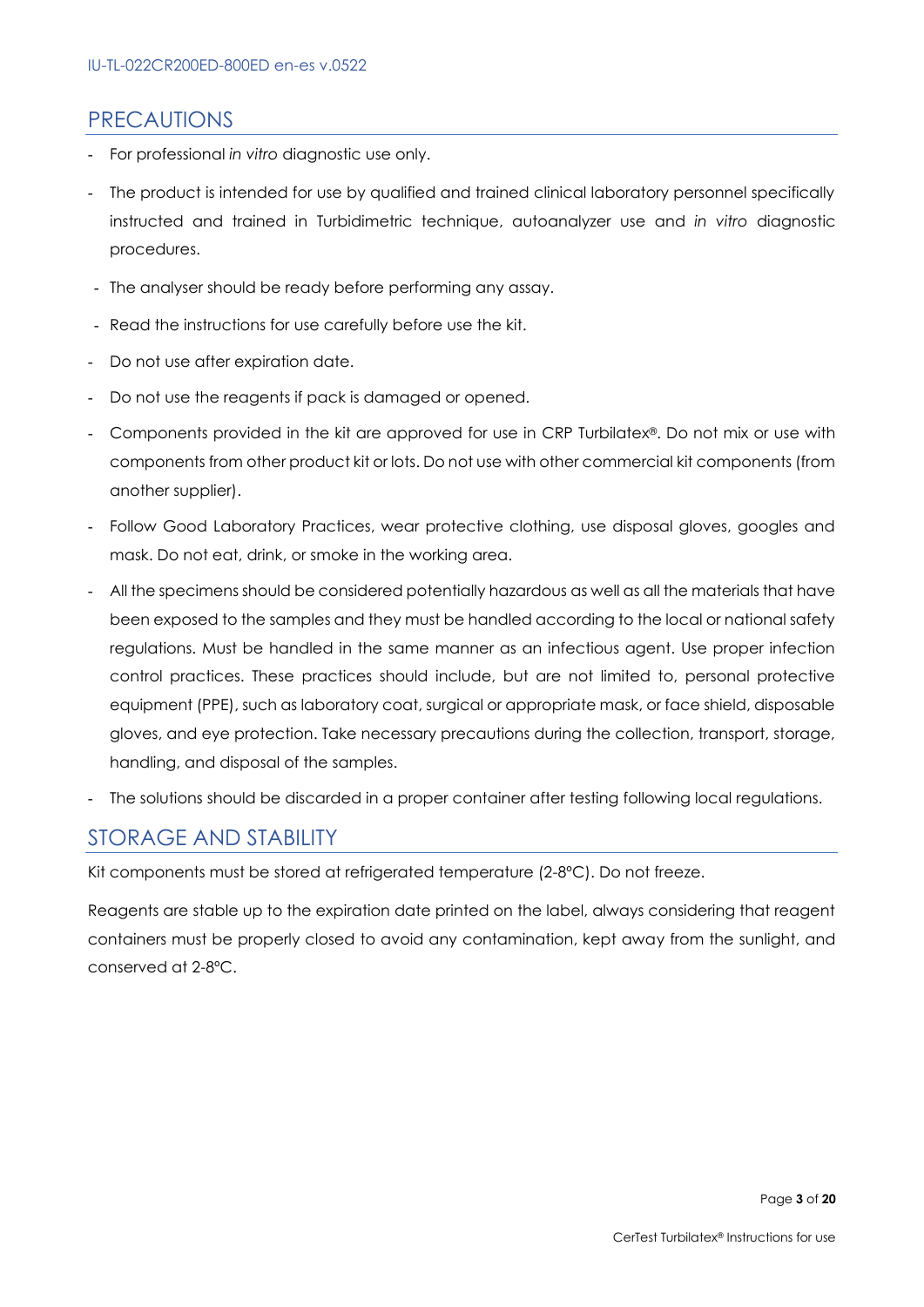## REAGENTS

#### Materials provided

| References                                                     | Cat.<br><b>TL-022CR200ED</b> | Cat.<br><b>TL-022CR800ED</b> |
|----------------------------------------------------------------|------------------------------|------------------------------|
| - TL-022CR01 CRP Turbilatex® Reagent 1                         | $2 \times 22$ ml             | 8 x 22mL                     |
| - TL-022CR02/1 CRP Turbilatex® Reagent 2                       | 1 x 12mL                     |                              |
| - TL-022CR02 Turbilatex® Reagent 2                             |                              | $2 \times 22$ ml             |
| - TL-022CR70/TL-022CR72/TL-022CR73 CRP Turbilatex® Calibrators |                              | $3 \times 0.30$ mL           |
| - TL-022CR09 CRP Turbilatex® Control 2                         |                              | $1 \times 0.5$ mL            |

## Materials and instruments that could be required but no provided.

- Specimen collection container tube.
- Disposable gloves and laboratory equipment.
- Automated analyser.
- Extraction needle for sample collection.

#### SPECIMEN COLLECTION AND PREPARATION

Collect enough quantity of human blood samples. These samples should be collected in clean and dry normal extraction tubes (no preservatives or additives). The samples must be centrifugated to remove blood cells and plasma and get the serum. Serum samples can be directly analysed or stored in the refrigerator (2-8ºC) for 7 days prior to testing.

Extraction tube can be directly introduced in the analyser after centrifugation.

## ANALYTICAL PROCEDURE

R1 and R2 are ready to use.

#### **Preparation of the calibration curve**

For calibration use only the following materials:

TL-022CR70, TL-022CR72, TL-022CR73, C-Reactive Protein Turbilatex® Calibrator vials: liquid calibrator containing CRP antigen at different concentrations.

Concentration is indicated on the label of each vial.

Calibrate the system at least once a month is extremely recommended. Recalibrate the system when reagent lot is changed or when the controls are out of the assigned range given on the control label or certificate of analysis provided with the kit.

C-Reactive Protein Turbilatex® Calibrator vials are ready to use.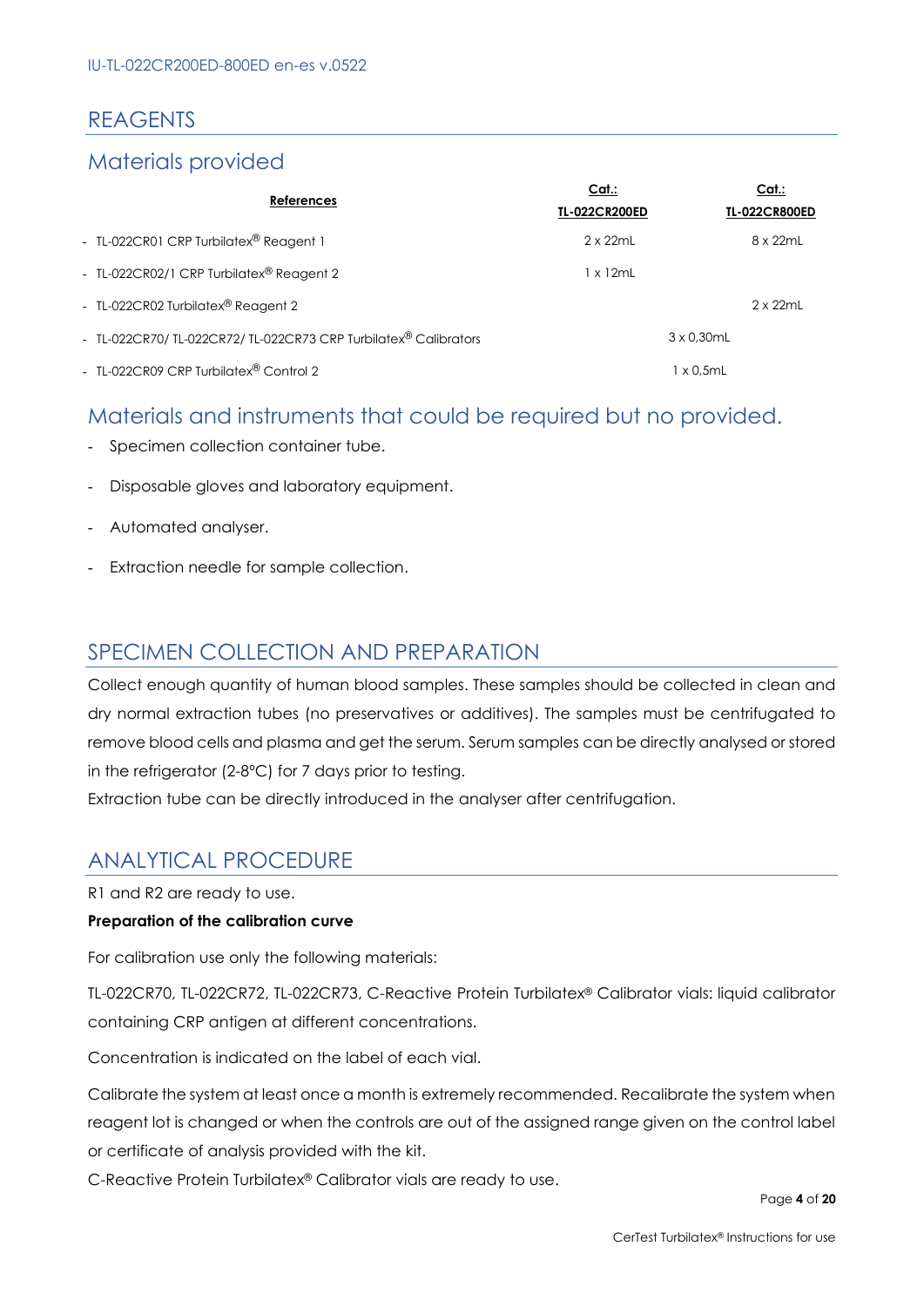

**Picture 1.** Prepared calibrators for performing the calibration curve (2 points and blank)

## Quality control

For quality control only use the following materials:

TL-022CR09 CRP Turbilatex® Control 2: liquid controls. Concentration is indicated on the label of the vial. The use of control material is recommended to verify test precision.

Controls should be assayed every day before running patient serum samples extract to validate the calibration curve.

If the obtained results are out of the tolerance range, the equipment, the reagents, or the technique, must be reviewed.

CRP Turbilatex® Control vials (Control 2) are ready to use.

#### **Analytical procedure, see annex information.**

#### INTERPRETATION OF RESULTS

Positive results: higher or equal than the cut-off fixed by the clinical lab.

Recommended: 10 µg of C-Protein reactive /mL of serum for diagnostic procedures.

Positive results determine the abnormal presence of C-Reactive Protein in human serum samples.

CRP Turbilatex® cut-off value:

C-Reactive Protein concentration values below 10 µg C-Reactive Protein/ml of serum are considered normal and are not indicative of acute inflammation or infection and values above this value of 10 µg C-Reactive Protein /ml of serum is indicative of the onset of an inflammatory reaction or infection.

## PERFORMANCE CHARACTERISTICS

#### Analytical sensitivity

Limit of Detection (LOQ): Values below 1.0 µg/mL give in poorly reproducible results.

#### **Control vial**



**Picture 2.** Prepared control 2 (check control<br>concentration on the concentration on label)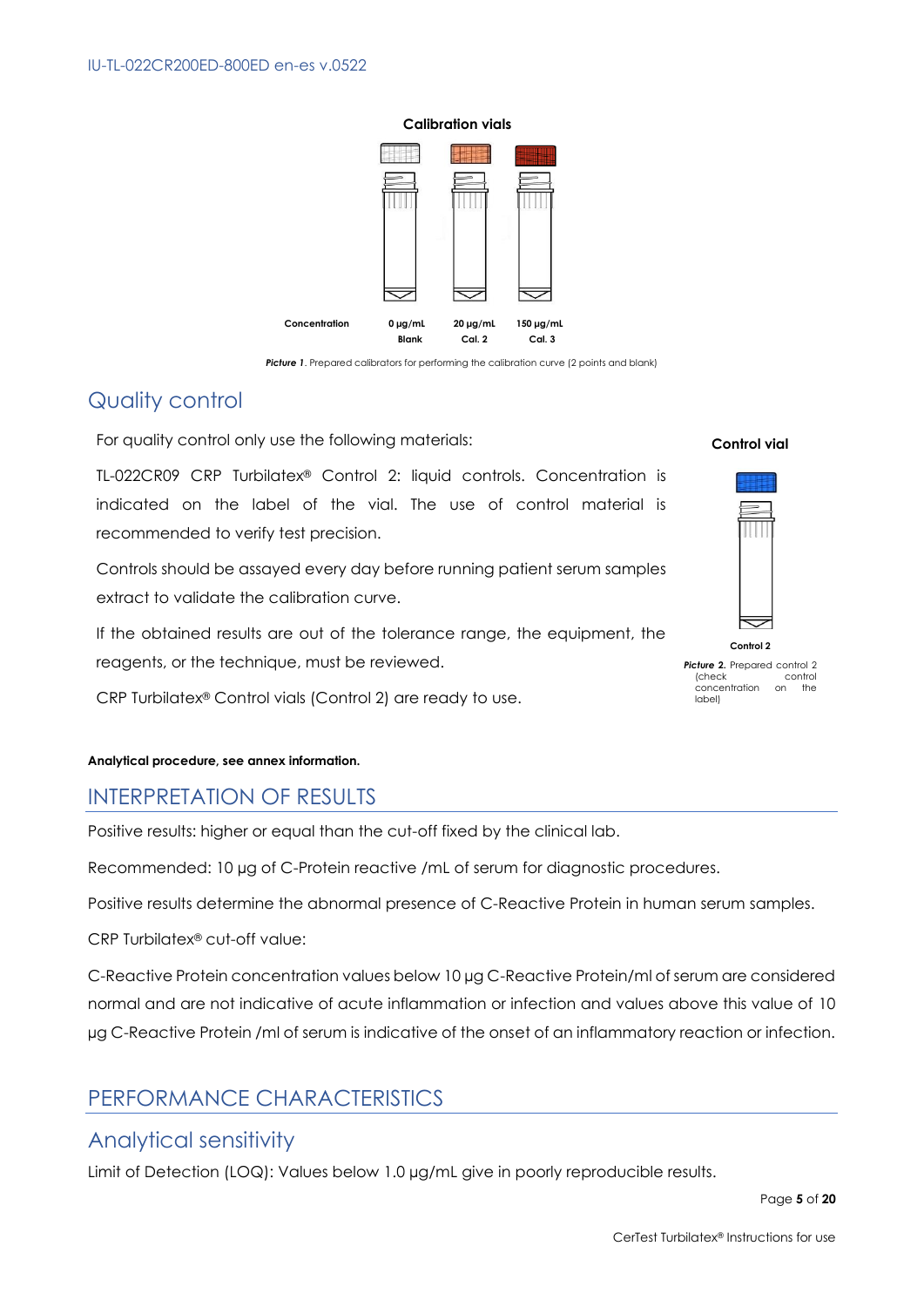#### Prozone

Studies have been made up to a concentration of 640 µg /mL of serum and no false negative results have been observed. Studies using higher concentrations have not been carried out.

Data obtained by the analyser Biolis 24i (Tokyo Boeki).

## Clinical sensitivity and specificity

An evaluation was performed comparing a turbidimetric assay (CRP Turbilatex®, CerTest) and another commercial test (CRP-Ultra Spinreact). The results were as follows:

|                                   | <b>CRP-Ultra Spinreact</b> |    |                |       |
|-----------------------------------|----------------------------|----|----------------|-------|
| <b>CRP Turbilatex<sup>®</sup></b> |                            |    | $\blacksquare$ | Total |
|                                   |                            | 52 |                | 53    |
|                                   |                            |    | 43             | 47    |
|                                   | Total                      | 56 | 44             | 100   |

| <b>CRP Turbilatex® vs CRP-Ultra Spinreact</b> |            |                         |  |  |
|-----------------------------------------------|------------|-------------------------|--|--|
|                                               | Mean Value | 95% confidence interval |  |  |
| Sensitivity                                   | 92.9%      | 82.7-98.0               |  |  |
| <b>Specificity</b>                            | 97.7%      | 88.0-99.9%              |  |  |
| <b>PPV</b>                                    | 98.1%      | 89.9-100.0%             |  |  |
| <b>NPV</b>                                    | 91.5%      | 79.6-97.6%              |  |  |

The results showed a high sensitivity and specificity to detect C-Reactive Protein using CRP Turbilatex®.

#### Interferences

An evaluation was performed to determine the interferences of CRP Turbilatex®. No interferences were founded against other substances tested: BSA, Ascorbic acid, Sucrose, Octanoic acid and Butyric acid.

## Cross reactivity

An evaluation was performed to determine the cross reactivity; no cross reactivity was founded against the antigens tested, such as: paracetamol, human transferrin, human haemoglobin, urea and bilirubin.

#### **LIMITATIONS**

- 1. CRP Turbilatex® should be used only with serum samples.
- 2. Positive results determine the presence of C-reactive protein in serum samples. The clinical diagnosis should not be based on the results of a single test as both clinical and laboratory data should be evaluated and reviewed by the specialist.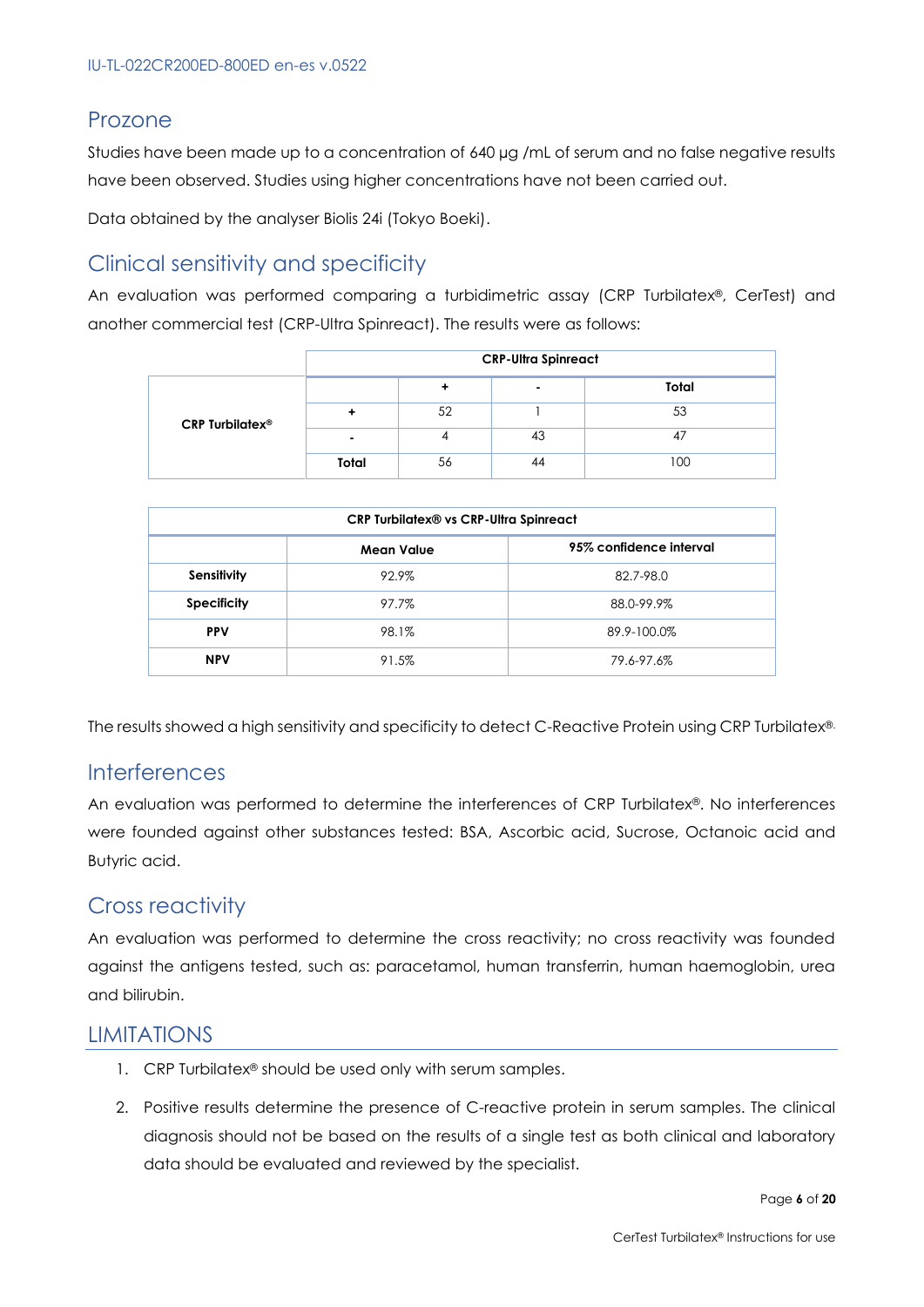#### EXPECTED VALUES

Concentrations below 10.0 µg/ml indicate mild inflammation, mild infections such as gingivitis, flu or cold.

Concentrations of 10.0 to 40.0 µg/ml generally indicate more severe infections and moderate infections, such as chicken pox, COVID-19 or other respiratory infection.

Concentrations above 40 µg/ml generally indicate bacterial infection.

Concentrations above 200.0 µg/ml may indicate septicaemia, a life-threatening situation.

#### **\* Each laboratory should establish its own reference range.**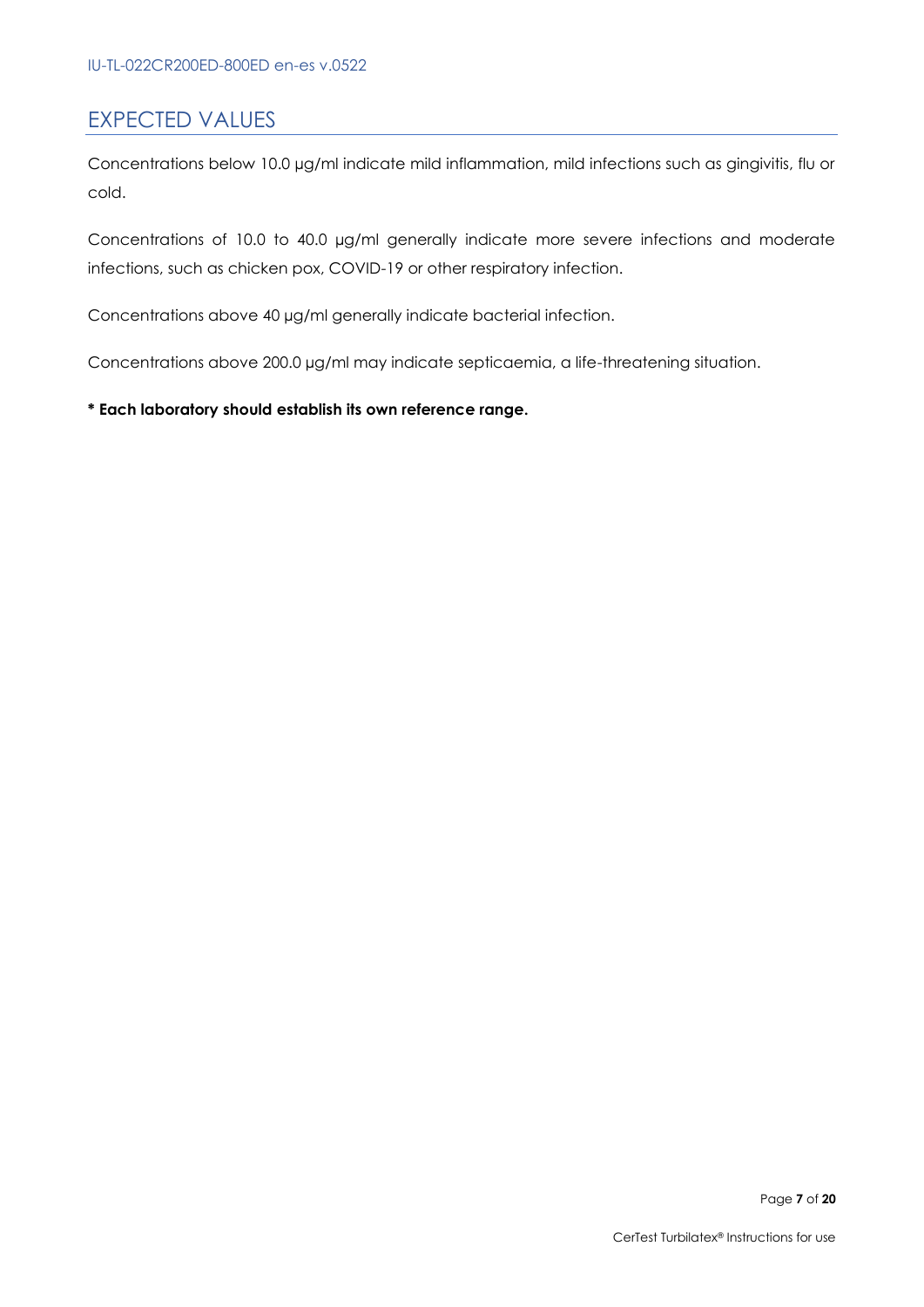#### **ESPAÑOL**

#### USO PREVISTO

CRP Turbilatex® es un ensayo turbidimétrico de látex **sólo para la detección cuantitativa de proteína** 

**C reactiva en muestras de suero humano** (no se utiliza para el líquido corporal como sangre o plasma).

Este ensayo está indicado para evaluar la cantidad de proteína C reactiva en muestras séricas.

Este ensayo es simple y ampliamente aplicable. Este producto está optimizado para varios analizadores automatizados.

Sólo para uso profesional de diagnóstico *in vitro*.

## INTRODUCCIÓN

La proteína C reactiva (PCR) participa en la inmunidad innata como primer sistema de defensa contra las infecciones.

La proteína C reactiva (PCR) es un marcador adecuado del proceso de inflamación gracias a su larga vida media, su independencia de la edad, su larga estabilidad y la disponibilidad de un amplio número de métodos de diagnóstico.

La proteína C reactiva (PCR) es la proteína más conocida de las proteínas de la fase aguda, un grupo de proteínas cuya concentración en sangre aumenta como respuesta a enfermedades inflamatorias (respuesta de la fase aguda).

La PCR se Encuentra en la sangre de personas sanas habitualmente en concentraciones bajas (< 5 mg/L). En los procesos inflamatorios agudos causados por infecciones bacterianas, procesos postoperatorios o lesiones tisulares, la PCR aumenta hasta 500 mg/L después de 6 horas y alcanza el punto máximo después de 48 horas.

La determinación de la PCR es un análisis útil para la detección de las infecciones agudas, así como la monitorización de los procesos inflamatorios, como las enfermedades reumáticas agudas y las enfermedades gastrointestinales. La determinación de la PCR presenta más ventajas que la velocidad de sedimentación eritrocitaria (VSE) y el recuento de leucocitos. Es más sensible, el aumento se produce antes y las concentraciones disminuyen con más rapidez hasta los valores de referencia después de la curación.

#### FUNDAMENTO DE LA PRUEBA

CRP Turbilatex® se basa en el principio de un ensayo inmunoturbidimétrico cuantitativo para la detección cuantitativa de la proteína C reactiva a partir de muestras séricas.

El uso previsto de la prueba **es exclusivamente para determinar la cantidad de proteína C reactiva en muestras séricas.**

Page **8** of **20**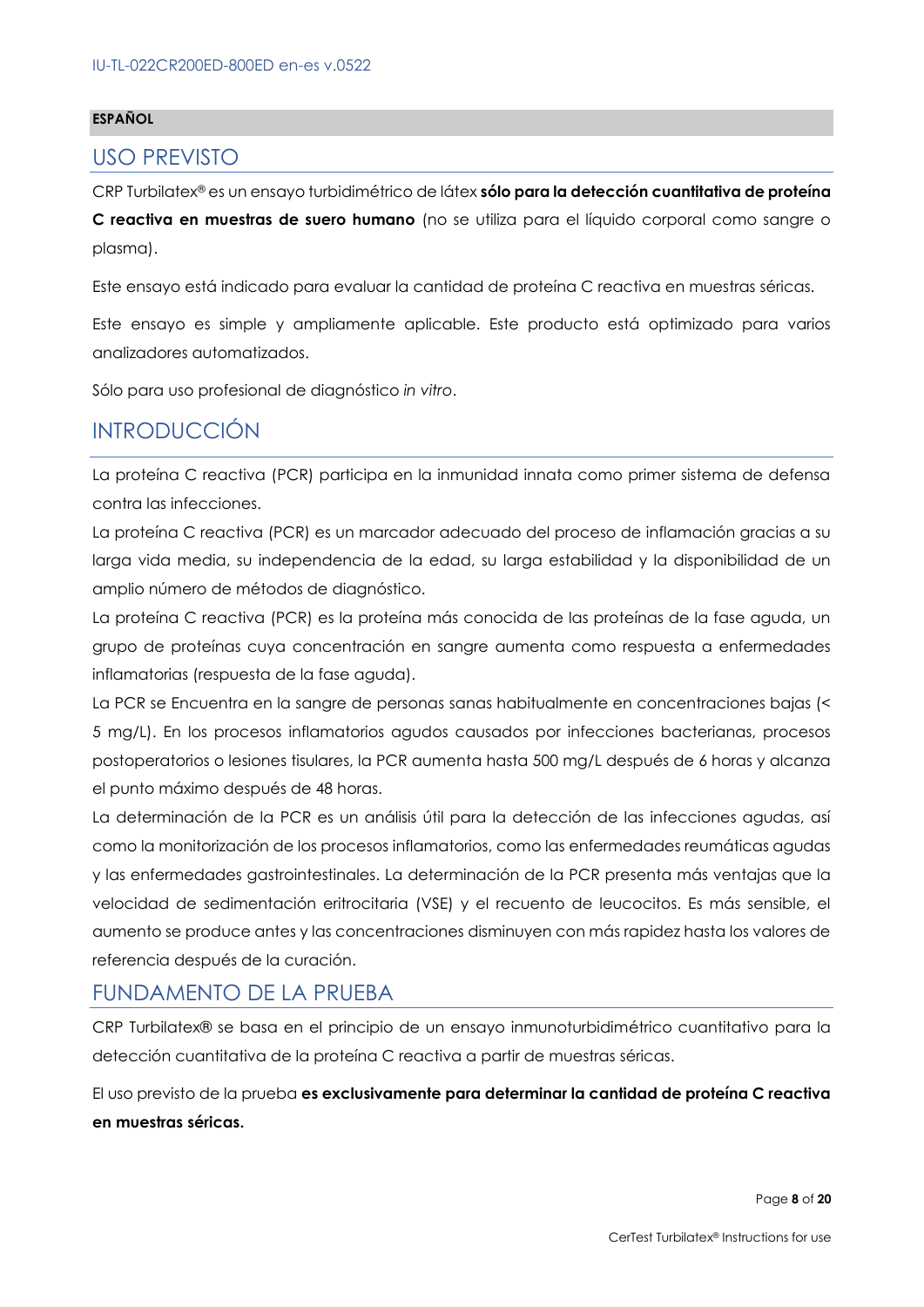CRP Turbilatex® se basa en reacciones de aglutinación. Estas implican la agregación in vitro de partículas microscópicas de látex. Esta agregación consiste en la reacción específica entre antígeno y anticuerpos. Las partículas de látex de poliestireno están recubiertas con anticuerpos IgG específicos contra la PCR. La muestra se mezcla con una suspensión que contiene anticuerpos anti-CRP unidos a partículas de látex, si la PCR está presente en la muestra, reaccionará y formará un agregado. Si no hay antígeno presente en la muestra, la mezcla mantendrá su apariencia como una suspensión fluida. Dicha turbidez se mide como un aumento de la absorbancia a determinada longitud de onda y es proporcional a la cantidad de PCR contenida en la muestra.

#### PRECAUCIONES

- Solo para uso profesional de diagnóstico *in vitro*.
- El producto está destinado a ser utilizado por personal de laboratorio clínico cualificado y capacitado, instruido y entrenado específicamente en las técnicas turbidimétricas, en el uso de autoanalizadores y en los procedimientos de diagnóstico in vitro.
- El analizador debe estar listo antes del ensayo.
- Leer las instrucciones de uso cuidadosamente antes de usar el kit
- No utilizar después de la fecha de caducidad.
- No usar los reactivos si el envase estuviera dañado o abierto.
- Los componentes proporcionados con el kit son aprobados para su uso con CRP Turbilatex®. No mezclar o utilizar componentes de otros kits o lotes. No se deben usar con componentes de otros kits comercializados (de otros proveedores).
- Seguir las Buenas Prácticas de Laboratorio, llevar ropa de protección adecuada, usar guantes desechables, gafas de protección y mascarilla. No comer, beber o fumar en la zona de trabajo
- Las muestras deben considerarse como potencialmente peligrosas así como los materiales que han estado en contacto con las muestras y deben ser manipuladas de acuerdo con las normas locales o nacionales de seguridad. Deben tratarse de la misma forma que un agente infeccioso. Utilice prácticas adecuadas de control de infecciones al recolectar y manipular las muestras. Estas prácticas deben incluir, pero no se limitan a, equipo de protección personal (EPP), bata de laboratorio, mascarilla quirúrgica u otro tipo de mascara que se considere apropiada, guantes desechables y protección para los ojos. Tome las precauciones necesarias durante la recogida, almacenamiento, tratamiento y eliminación de muestras.
- Las mezclas preparadas una vez añadida la muestra deben ser gestionados como residuos sanitarios según reglamentaciones locales.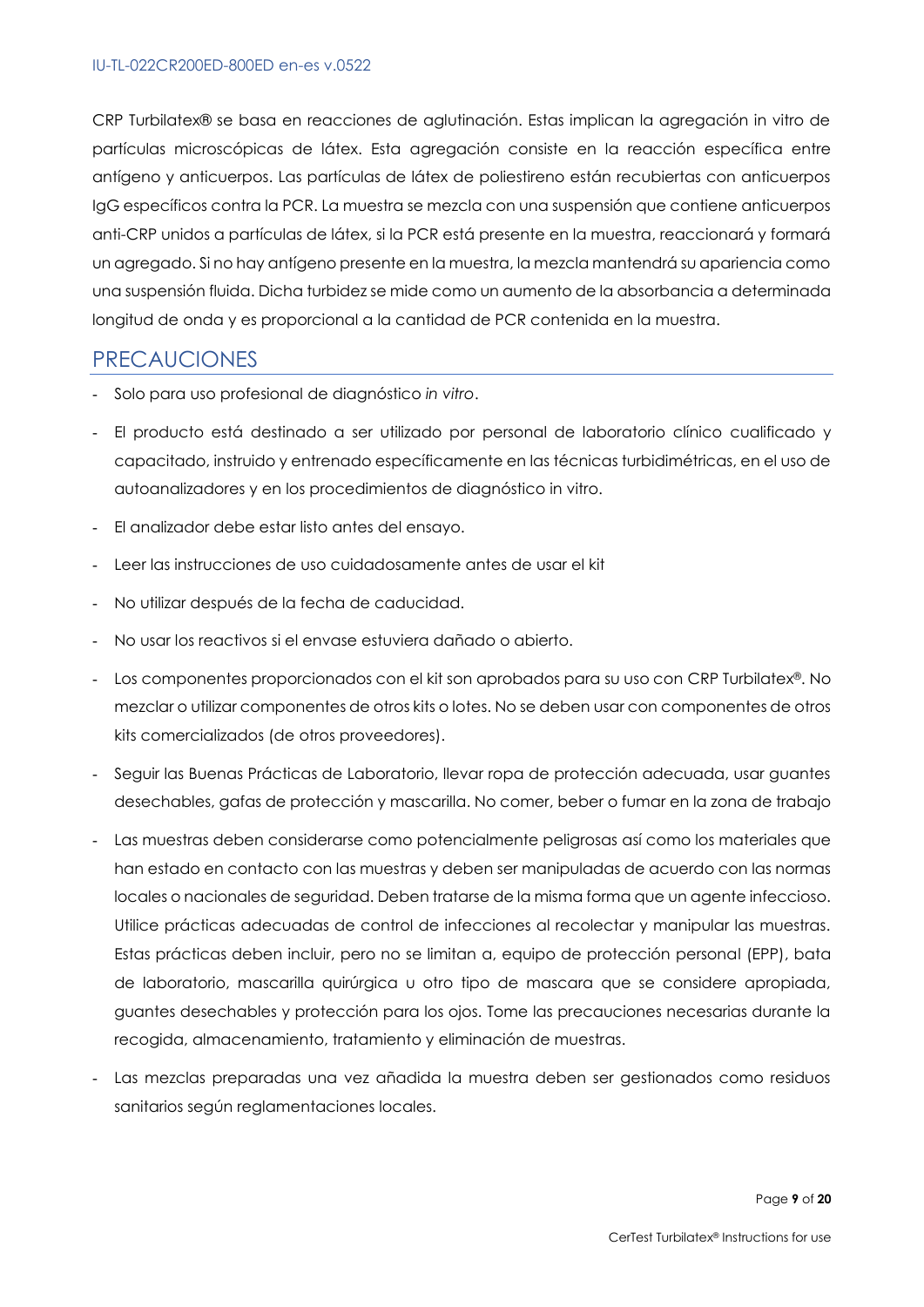## CONDICIONES DE ALMACENAMIENTO Y ESTABILIDAD

Los componentes del kit deben ser almacenados y refrigerados (2-8ºC). No congelar.

Los reactivos son estables hasta la fecha de caducidad indicada en el envase, siempre que los frascos estén bien cerrados para evitar su contaminación, protegidos de la luz y se conserven a 2- 8ºC.

## REACTIVOS

#### Materiales suministrados

| <b>Referencias</b>                                             | Cat:<br><b>TL-022CR200ED</b> | Cat.<br><b>TL-022CR800ED</b> |
|----------------------------------------------------------------|------------------------------|------------------------------|
| - TL-022CR01 CRP Turbilatex® Reagent 1                         | $2 \times 22$ mL             | 8 x 22mL                     |
| - TL-022CR02/1 CRP Turbilatex® Reagent 2                       | $1 \times 12$ mL             |                              |
| - TL-022CR02 Turbilatex® Reagent 2                             |                              | $2 \times 22$ mL             |
| - TL-022CR70/TL-022CR72/TL-022CR73 CRP Turbilatex® Calibrators |                              | $3 \times 0.30$ mL           |
| - TL-022CR09 CRP Turbilatex® Control 2                         |                              | 1 x 0.5mL                    |

#### Materiales y equipos que podrían ser necesarios, pero no suministrados

- Tubo de extracción para la recogida de muestra.
- Guantes desechables y equipos de laboratorio.
- Analizador automático.
- Aguja de extracción para recogida de muestra.

## TOMA DE MUESTRAS Y SU PREPARACIÓN

Tomar suficiente cantidad de muestras de sangre de origen humano. Estas muestras deben ser recogidas en un tubo de extracción limpio y seco (sin conservantes ni aditivos). Las muestras deben ser centrifugadas para eliminar las células sanguíneas y el plasma, quedándose con el suero. Las muestras séricas pueden ser analizadas directamente en el equipo de bioquímica o conservadas en frío (2-8ºC) como máximo 7 días hasta el momento de analizarlas.

El tubo de extracción puede introducirse directamente en el analizador tras ser centrifugado.

## PROCEDIMIENTO ANALÍTICO

R1 y R2 están listos para usar.

#### **Preparación de la curva de calibración.**

Para la calibración únicamente utilizar los siguientes materiales:

TL-022CR70, TL-022CR72 y TL-022CR73, CRP Turbilatex ® Calibrators vials: calibrador líquido que contiene CRP de origen humano a distintas concentraciones.

Page **10** of **20**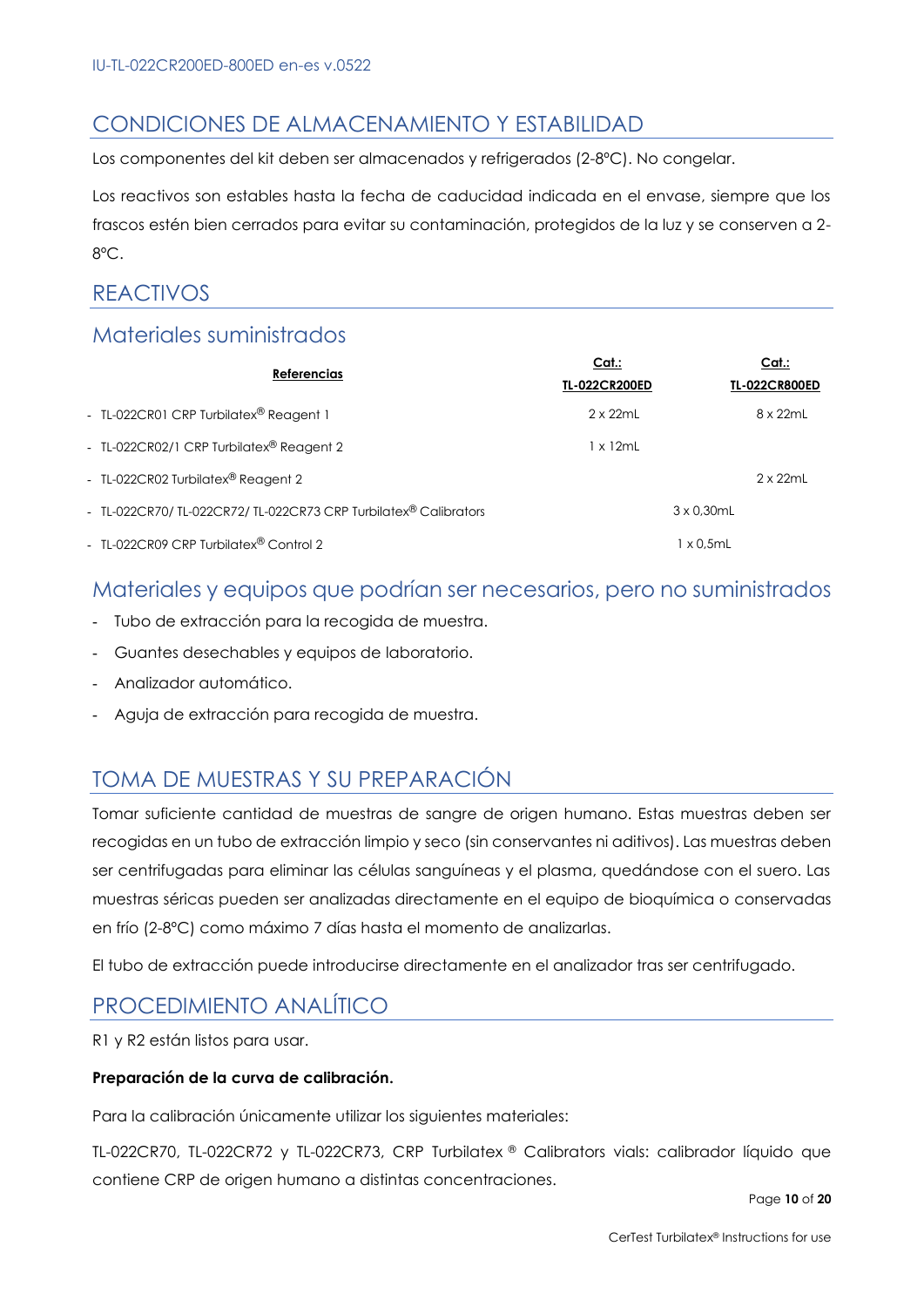La concentración está indicada en la etiqueta de cada vial.

Calibrar el sistema al menos una vez al mes es altamente recomendado. Recalibrar el sistema cuando los lotes de reactivos hayan cambiado o cuando los controles estén fuera del rango indicado en las etiquetas de los controles o en el certificado de análisis suministrado con el kit.

Los viales de calibrador líquido de CRP Turbilatex® están listos para su uso.



## Control de calidad

Para el control de calidad utilice únicamente los siguientes materiales: TL-022CR09 CRP Turbilatex® Control 2. La concentración se indica en la etiqueta del frasco. Se recomienda el uso de materiales de control a dos concentraciones diferentes para verificar la precisión del ensayo.

Los controles deben evaluarse todos los días antes de extraer muestras de suero del paciente para validar la curva de calibración. Si los resultados obtenidos están fuera del rango de tolerancia, se revisará el equipo, los reactivos o la técnica.

Viales de control CRP Turbilatex® (Control 2) está listo para su uso.

**Vial control**

#### **Control 2 Picture 2.** Controles preparados 2 (comprobar la concentración en la etiqueta)

#### **Procedimiento analítico, ver información del anexo.**

## INTERPRETACIÓN DE RESULTADOS

Resultados positivos: Superiores o iguales al valor límite fijado por el laboratorio clínico.

Recomendado: 10 µg proteína C-Reactiva/mL de suero para protocolos de diagnóstico.

Resultados positivos determinan la presencia anormal de Proteína C-Reactiva en muestras de suero humano.

El valor de referencia de CRP Turbilatex®: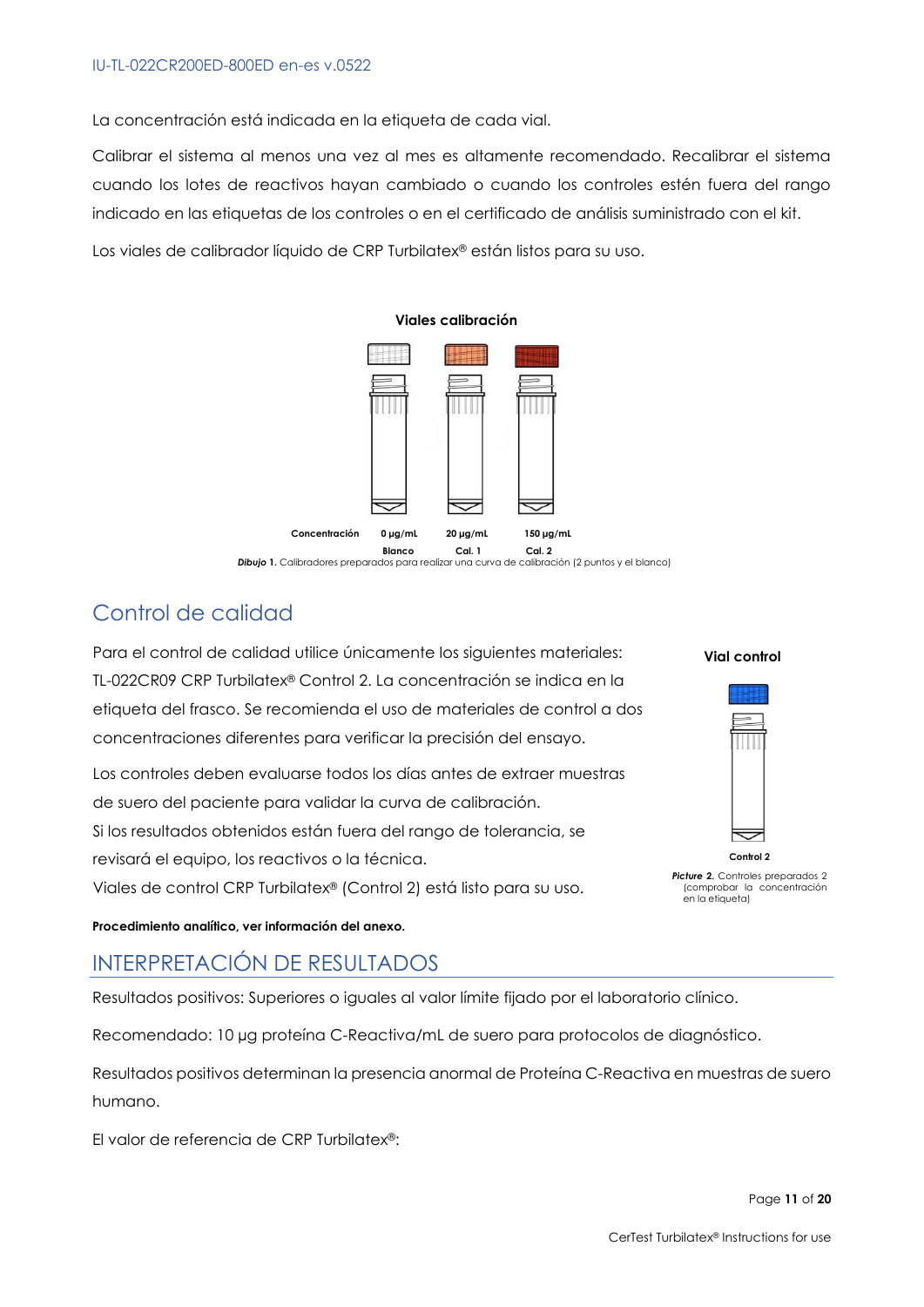Valores de concentración de proteína C-Reactiva menores a 10 µg de Proteína C-Reactiva/ml de suero son considerados normales y no son indicativos de una inflamación o infección aguda y valores por encima de este valor de 10 µg de Proteína C reactiva /ml de suero es indicativo del comienzo de una reacción inflamatoria o infección.

## CARACTERÍSTICAS DE LA PRUEBA

#### Sensibilidad analítica

Límite de cuantificación (LoQ): Valores inferiores a 1.0 µg/mL dan resultados poco reproducibles.

#### Prozona

Se han realizado estudios hasta una concentración de 640 µg /mL de suero y no se han observado falsos negativos. No se han realizado estudios con concentraciones mayores.

Datos obtenidos por el analizador Biolis 24i (Tokyo Boeki).

## Sensibilidad y especificidad clínica

Se llevó a cabo una evaluación clínica con dos técnicas distintas, test turbidimetría (CRP Turbilatex®, CerTest) y otra técnica comercial (PCR-Ultra Spinreact). Los resultados se muestran a continuación:

|                             | <b>CRP-Ultra Spinreact</b> |    |    |       |
|-----------------------------|----------------------------|----|----|-------|
|                             |                            |    |    | Total |
| CRP Turbilatex <sup>®</sup> |                            | 52 |    | 53    |
|                             |                            |    | 43 |       |
|                             | Total                      | 56 | 44 | 100   |

| <b>CRP Turbilatex® vs CRP-Ultra Spinreact</b> |       |             |  |  |
|-----------------------------------------------|-------|-------------|--|--|
| 95% intervalo de confianza<br>Valor medio     |       |             |  |  |
| Sensibilidad                                  | 92.9% | 82.7-98.0   |  |  |
| <b>Especificidad</b>                          | 97.7% | 88.0-99.9%  |  |  |
| <b>VPP</b>                                    | 98.1% | 89.9-100.0% |  |  |
| <b>VPN</b>                                    | 91.5% | 79.6-97.6%  |  |  |

Los resultados mostraron que CRP Turbilatex® presenta una alta sensibilidad y especificidad para detectar proteína C reactiva.

#### **Interferencias**

Se realizó una evaluación para determinar posibles interferencias de CRP Turbilatex®. No se detectaron interferencias con las siguientes sustancias probadas: BSA, ácido ascórbico, sacarosa, ácido octanoico y ácido butírico.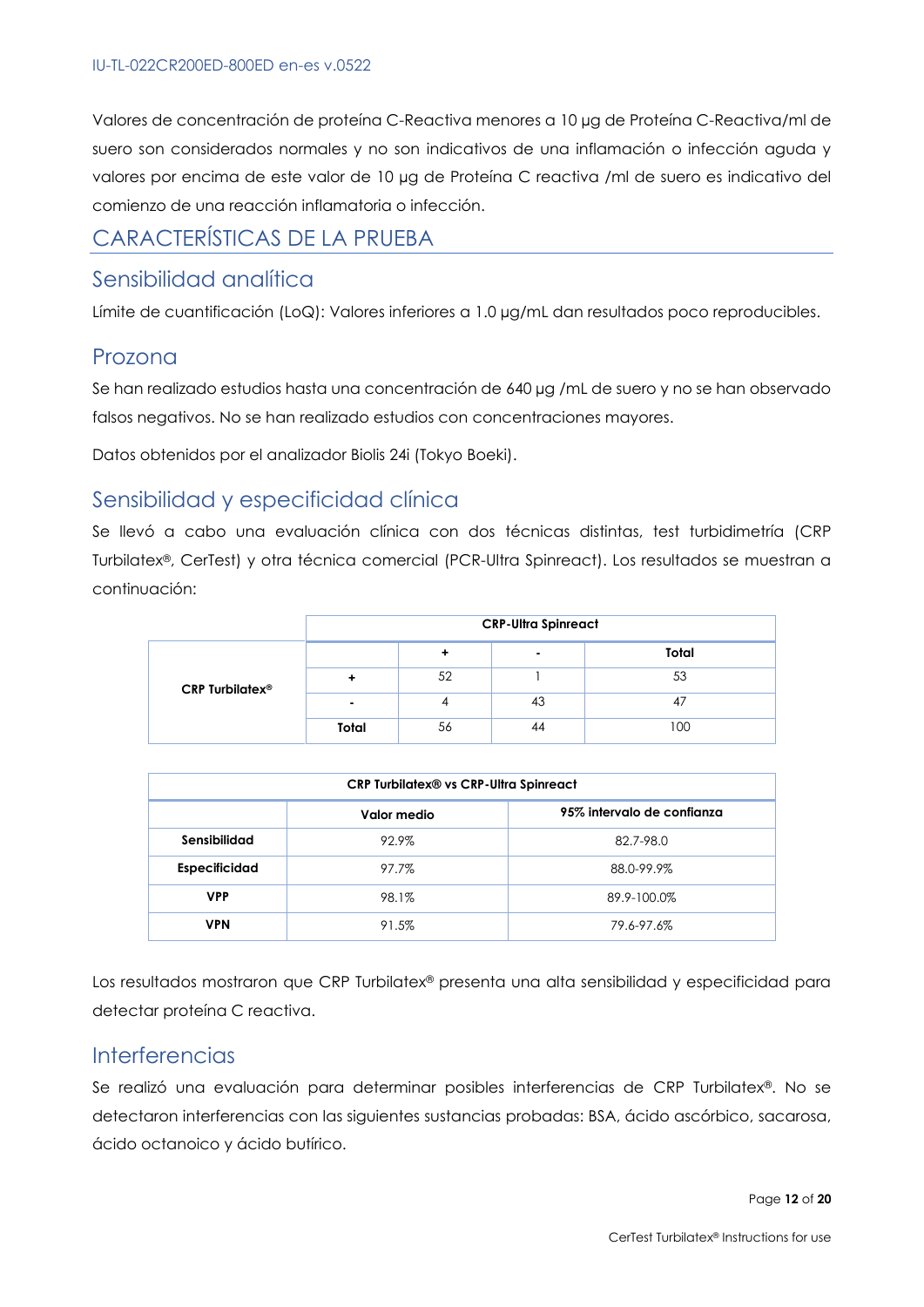## Reactividad cruzada

Se realizó una evaluación para determinar las posibles reacciones cruzadas; no se detectó reacción cruzada frente: paracetamol, transferrina y hemoglobina humana, urea y bilirrubina.

## LIMITACIONES

- 1. CRP Turbilatex® debe utilizarse únicamente con muestras de suero.
- 2. Resultados positivos determinan la presencia de proteína C reactiva en muestras séricas. El diagnóstico clínico no debe basarse en los resultados de una sola prueba ya que debe evaluarse tanto los datos clínicos como los de laboratorio y ser revisado por el especialista.

#### VALORES ESPERADOS

Concentraciones de inferiores a 10,0 µg/ml indican inflamación leve, infecciones ligeras como gingivitis, gripe o resfriado.

Concentraciones de 10,0 a 40,0 µg/ml generalmente indican infecciones más graves e infecciones moderadas, como varicela, COVID-19 u otra infección respiratoria.

Concentraciones superiores a 40 µg/ml generalmente indica infección bacteriana.

Concentraciones superiores a 200,0 µg/ml puede indicar septicemia, una situación tan grave que puede colocar la vida de la persona en riesgo.

#### **\* Es recomendable que cada laboratorio establezca sus propios valores de referencia.**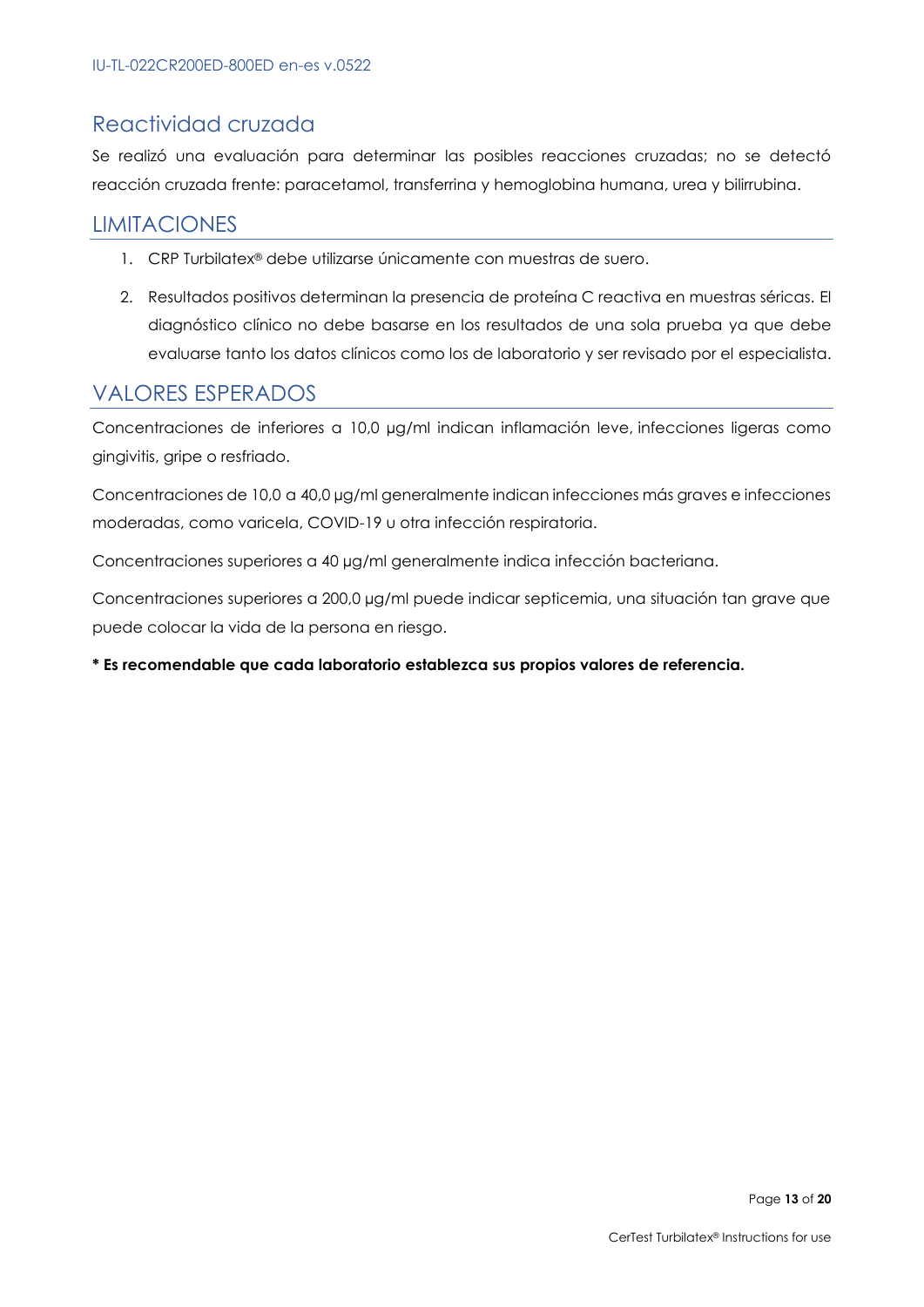## REFERENCES/BIBLIOGRAFÍA

- 1. Libby P, Ridker PM. Novel inflammatory markers of coronary risk. Theory versus practice. Circulation 2003; 107: 499-511
- 2. Ridker PM. High-sensitivity C-reactive protein: Potential for global risk assessment in the primary prevention of cardiovascular disease. Circulation 2001; 103: 1813-18
- 3. Kindmark C-O. The concentration of C-Reactive Protein in sera from healthy individuals. Scand J Clin Lab Invest 1972; 29: 407-411.
- 4. B. Barceló, I.Llompart, E. Fuentespina. Comparación de tres métodos automatizaos para la medida con gran detectabilidad de la proteína C reactiva. Química Clínica 2005; 24 (6) 468- 473.
- 5. Luis Alonso González Naranjo, José Fernando Molina Restrepo. Evaluación de la inflamación en el laboratorio. Revista Colombiana de Reumatología. Vol.17 Nº 1, Marzo 2010, pp. 35-47.
- 6. Nader Rifai and Paul M. Ridker. High-Sensitivity C-Reactive Protein: A Novel and Promising Marker of Coronary Heart Disease. Clinical Chemistry 47:3 403-411 (2001)
- 7. Oliver Chenillot, Joseph Henny, Josiane Steinmetz, Bernard Herbeth, Carola Wagner and Gérard Siest. High Sensitivity C-Reactive Protein: Biological Variations and References Limits. Clin Chem Lab Med 38(10): 1003 (2000).

## SYMBOLS FOR IVD COMPONENTS AND REAGENTS/SÍMBOLOS PARA REACTIVOS Y PRODUCTOS PARA DIAGNÓSTICO *IN VITRO*





Manténgase fuera de la luz del sol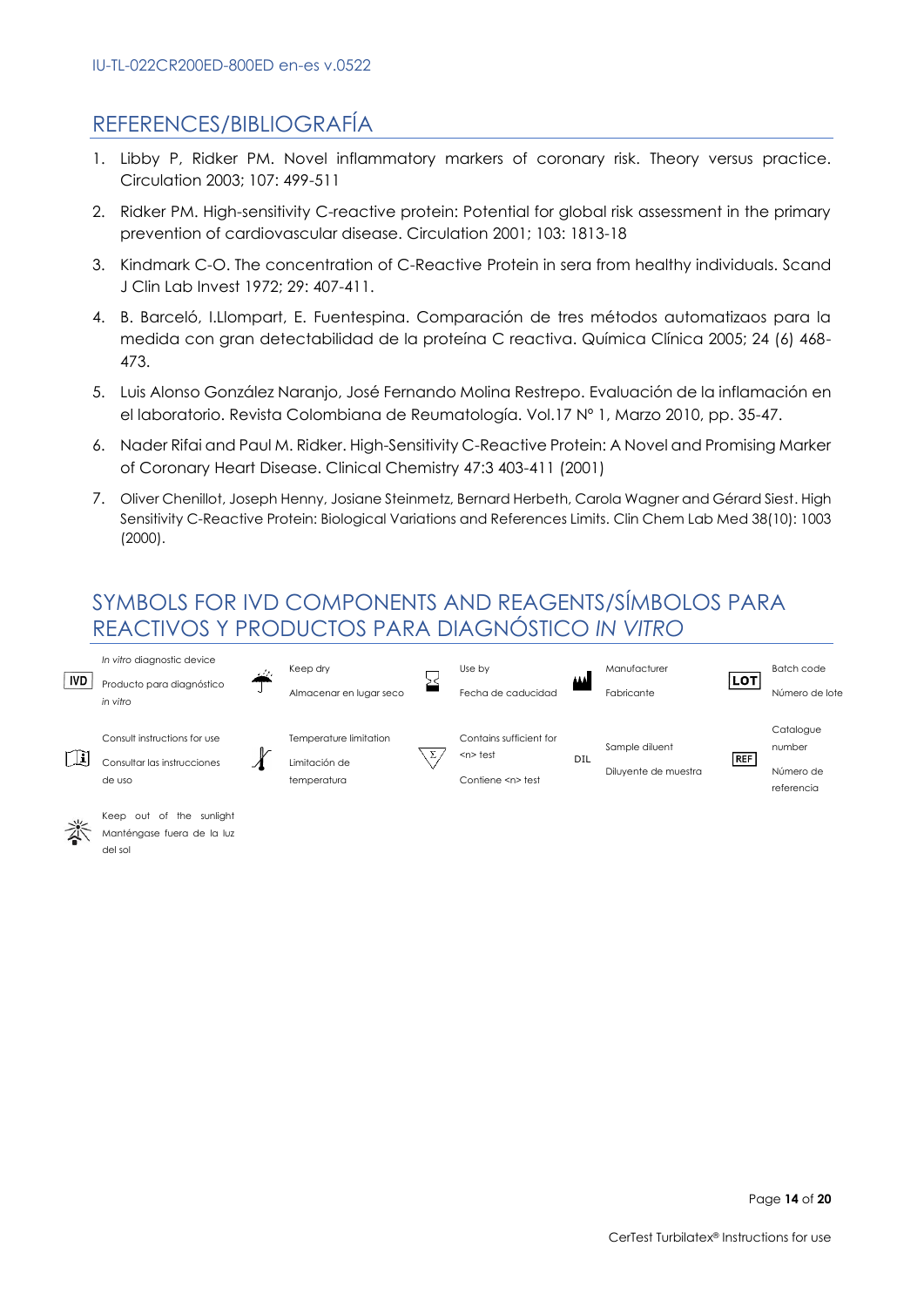#### **ANNEX COMPATIBILITY OF THE MOST COMMON TURBIDIMETRY EQUIPMENT/**

#### **ANEXO DE COMPATIBILIDAD CON LOS EQUIPOS MÁS COMUNES DE TURBIDIMETRÍA**

| <b>MODEL/MODELO</b>   | <b>MANUFACTURER/FABRICANTE</b> |
|-----------------------|--------------------------------|
| <b>BS200</b>          | Mindray                        |
| Chemwell-T            | Awareness                      |
| Biolis 24i/Biolis 50i | Tokyo Boeki                    |

The application notes for use our turbidimetric products with the different equipments could be consulted in our website: **www.certest.es**

Note/Nota: Turbilatex® registered brand name/ Turbilatex® marca registrada. Nº: CTM-010179299; community (OAMI)/ N. º: CTM-010179299; comunitaria (OAMI) Nº: 4,650,387; EEUU (UPSTO)

Page **15** of **20**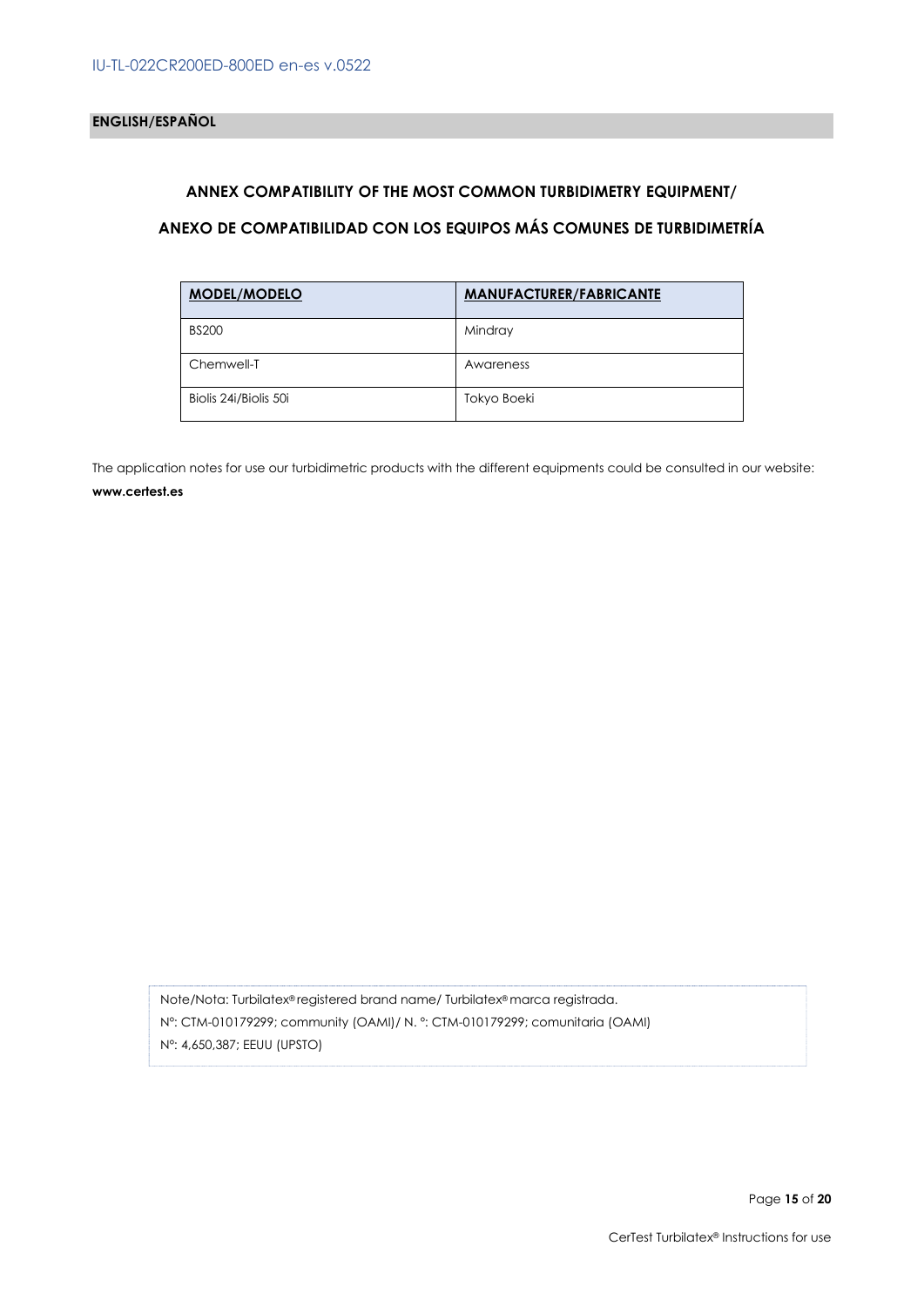## CHANGE CONTROL/CONTROL DE CAMBIOS

| <b>Change Control / Control de Cambios</b> |                                     |              |  |
|--------------------------------------------|-------------------------------------|--------------|--|
| Version / Versión                          | <b>Changes / Cambios</b>            | Date / Fecha |  |
| $n^{\circ}$                                |                                     |              |  |
| 00                                         | Original Version / Versión Original | 04/05/2022   |  |
|                                            |                                     |              |  |
|                                            |                                     |              |  |

Page 16 of 20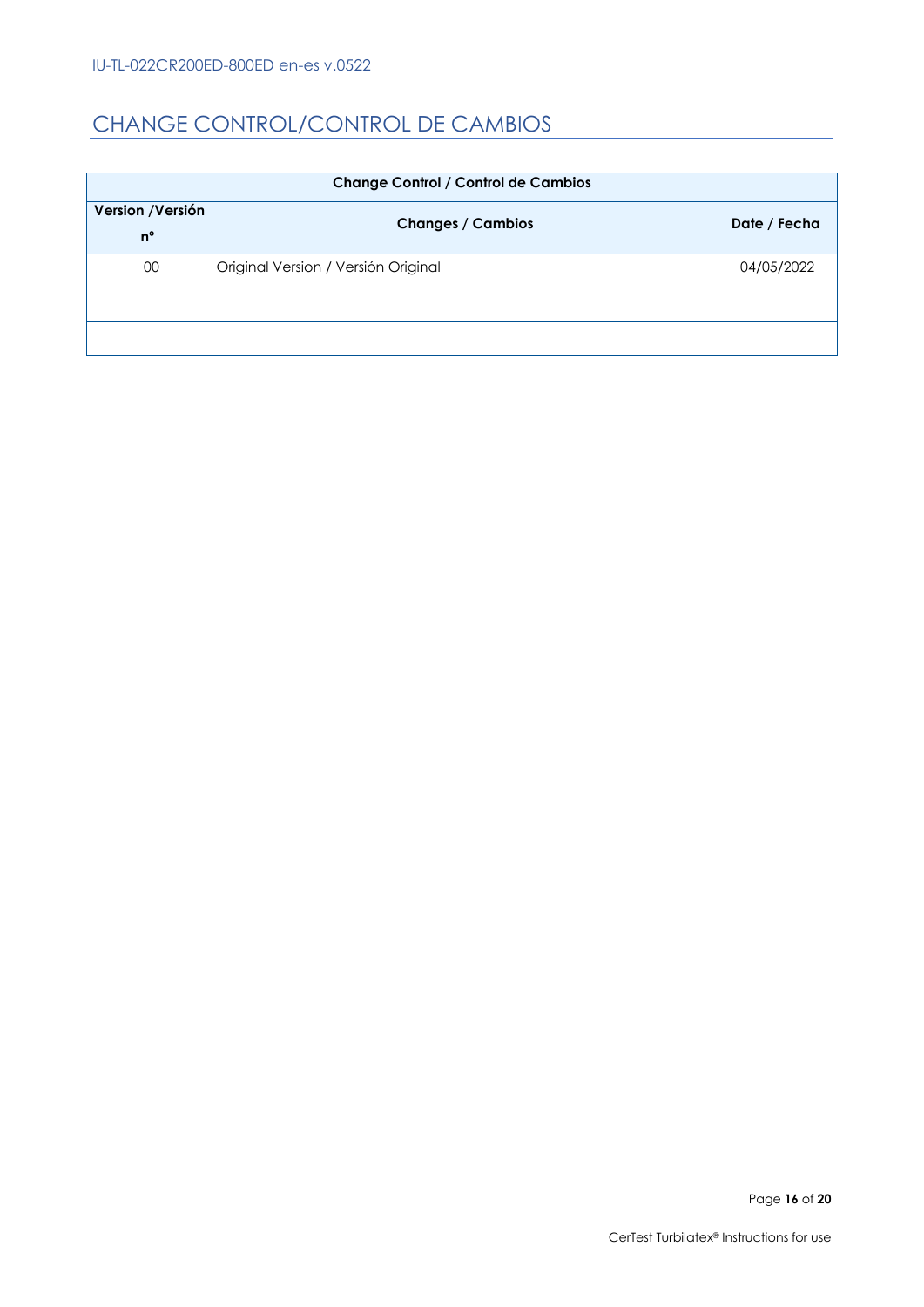IU-TL-022CR200ED-800ED en-es v.0522



Page 17 of 20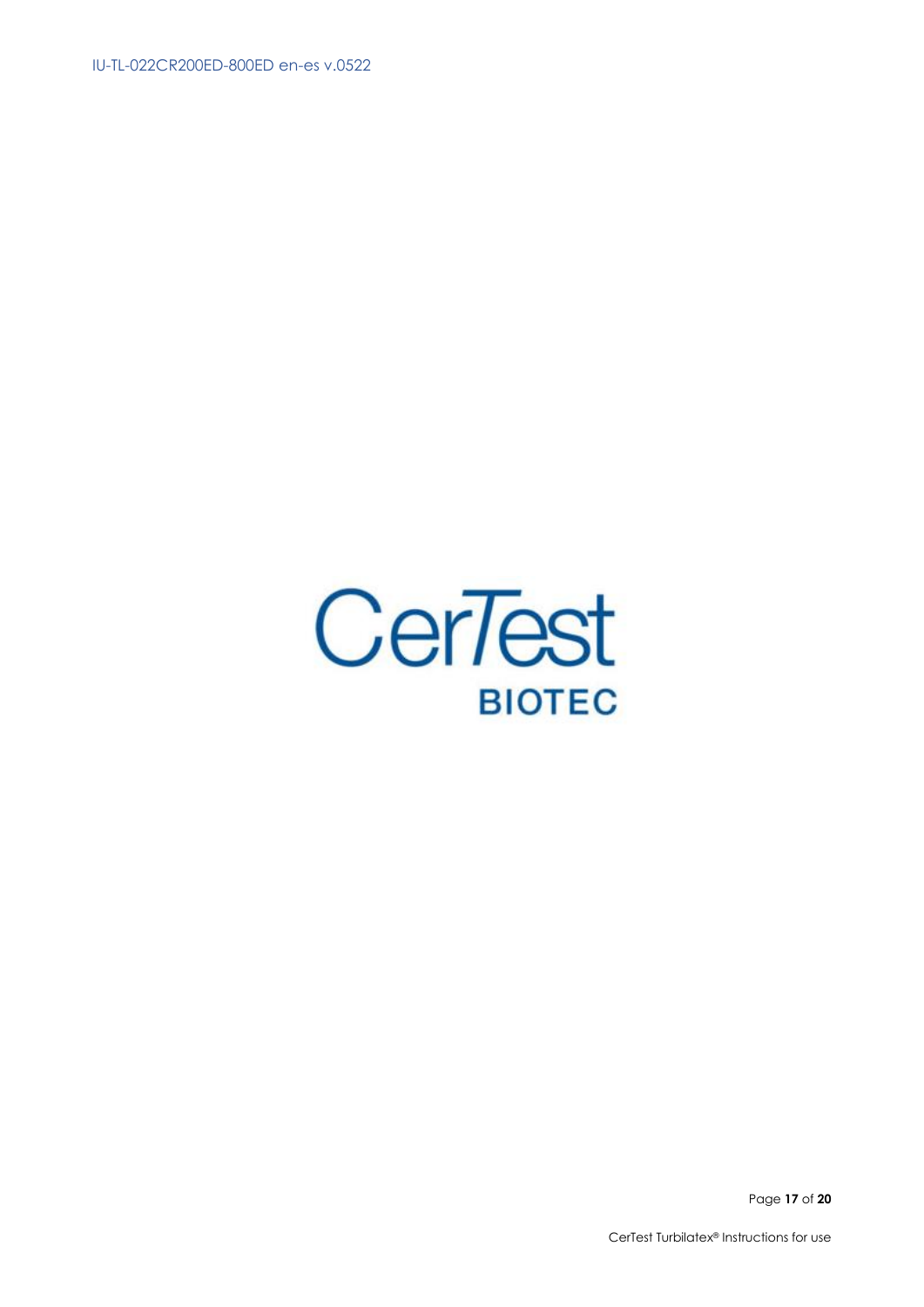IU-TL-022CR200ED-800ED en-es v.0522



Page 18 of 20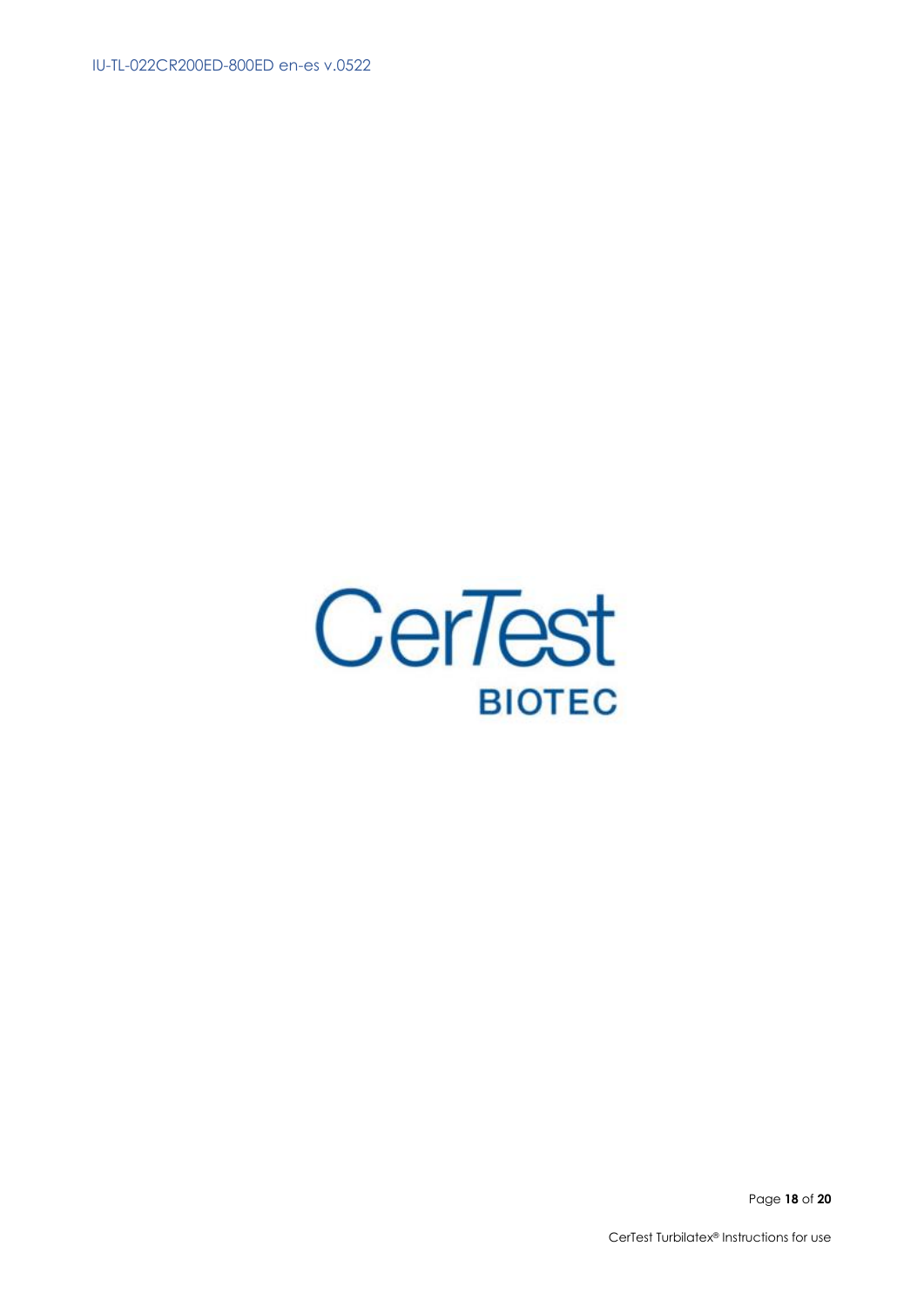IU-TL-022CR200ED-800ED en-es v.0522



Page 19 of 20